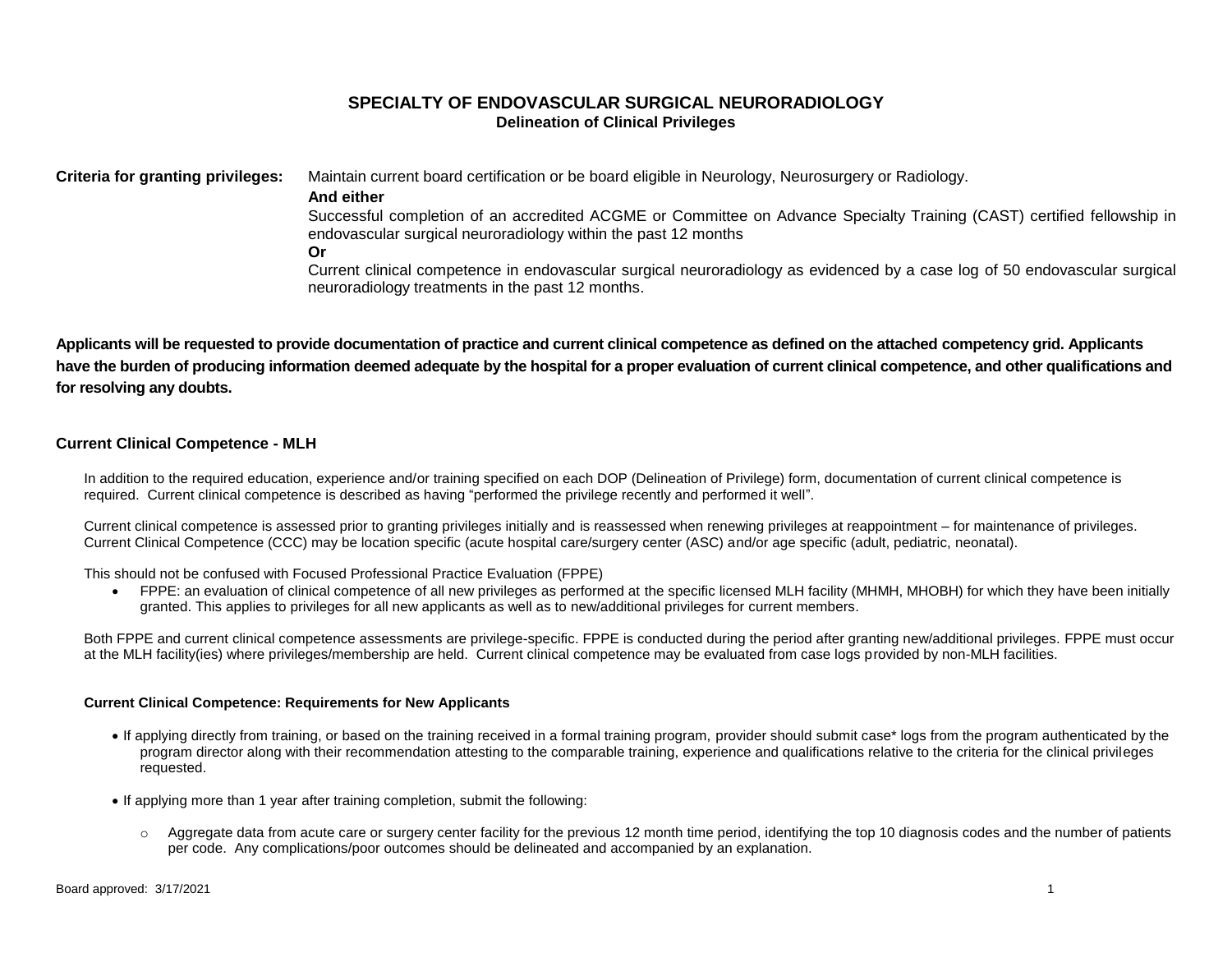- o Procedure list from acute care or surgery center facility for the previous 12 month time period, identifying the top 10 CPT/ICD codes and the number of procedures per code. Any complications/poor outcomes should be delineated and accompanied by an explanation.
- $\circ$  Case logs (see specifications below) for any special privileges requested that meet the criteria specific for the number of procedures defined for current clinical competence.

## **Current Clinical Competence: Maintenance of Privileges for Current Members**

- **For active staff members**: MLH source data will be aggregated to review cases and procedures performed. If this does not meet the minimum requirement for core and/or special privileges, the practitioner will be required to submit additional case logs from other facilities.
- **For courtesy staff members with low activity and for certain active staff with activity that has diminished and is now low:** Recommendation from the chief of Neuroendovascular Surgery should be obtained from their primary facility; and the practitioner should submit the following:
	- $\circ$  Aggregate data from acute care facilities for the previous 12 month time period, identifying the top 10 diagnosis codes and the number of patients per code. Any complications/poor outcomes should be delineated and accompanied by an explanation.
	- $\circ$  Procedure list from acute care or surgery center facility for the previous 12 month time period, identifying the top 10 CPT/ICD codes and the number of procedures per code. Any complications/poor outcomes should be delineated and accompanied by an explanation.
	- o Case logs (see specifications below) for any special privileges requested that meet the specific number of procedures defined for current clinical competence.

### **Case Logs**

All required case logs and/or procedure lists must contain the following information at a minimum: Date, patient identifier, CPT/ICD procedure code, diagnosis, complications, and disposition, and the facility name, name/title of the person authenticating the log, signature, date signed, and contact information. If the information requested is not available, please provide an explanation.

\*A "case" is defined as an episode of care – either cognitive or procedural. For interpretive care, "case" is interpretation of one diagnostic study.

### **Ongoing Professional Performance Evaluation (OPPE)**

OPPE is evaluated periodically (more frequently than annually) in the facility where membership/privileges are held.

To assure OPPE requirements are satisfied, the practitioner must periodically exercise the privileges in the MLH facility(ies) where he/she has membership. OPPE must occur regularly on patient encounters in the MLH facility(ies) where privileges/membership are held.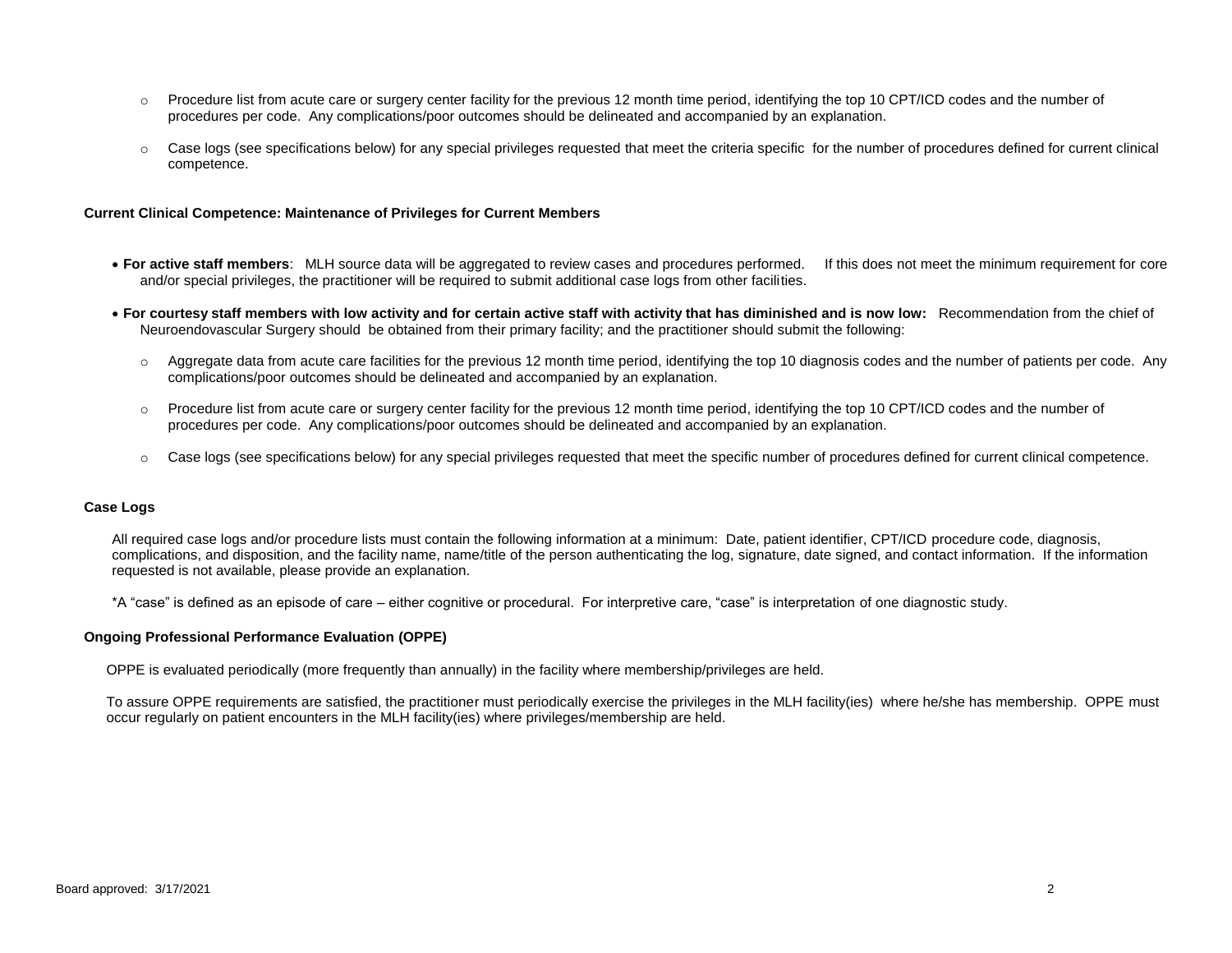| <b>Specialty/Procedure</b><br><b>Delineation of Privilege</b><br><b>Form</b> | <b>Education/Training</b><br><b>Documentation for Initial Granting</b>                                                                                                                                                                                                                                                                                                                                                                                                                                                                                                                                                                                                                                                                                                                                                                                                                                                                                                                                             | <b>Initial Application</b><br>(Proof of current clinical<br>competence)                                                                                                                                                                                                                                                                                                                                                                                                                                                                                                                                                              | <b>FPPE - Validation</b><br>of competence<br>after appointment<br>and/or granting of<br>a new or<br>additional<br>privilege<br>(To be completed<br>within one year) | <b>Maintenance Requirements</b>                                                                                                     |
|------------------------------------------------------------------------------|--------------------------------------------------------------------------------------------------------------------------------------------------------------------------------------------------------------------------------------------------------------------------------------------------------------------------------------------------------------------------------------------------------------------------------------------------------------------------------------------------------------------------------------------------------------------------------------------------------------------------------------------------------------------------------------------------------------------------------------------------------------------------------------------------------------------------------------------------------------------------------------------------------------------------------------------------------------------------------------------------------------------|--------------------------------------------------------------------------------------------------------------------------------------------------------------------------------------------------------------------------------------------------------------------------------------------------------------------------------------------------------------------------------------------------------------------------------------------------------------------------------------------------------------------------------------------------------------------------------------------------------------------------------------|---------------------------------------------------------------------------------------------------------------------------------------------------------------------|-------------------------------------------------------------------------------------------------------------------------------------|
| <b>Endovascular Surgical</b><br><b>Neuroradiology Core</b>                   | Maintain current board certification or be<br>board eligible in Neurology, Neurosurgery or<br>Radiology<br>And either:<br>Successful completion of an accredited<br>ACGME or CAST fellowship in endovascular<br>surgical neuroradiology within the past 12<br>months and<br>a letter of reference from the director of the<br>applicant's training program.<br>Or<br>Current clinical competence in endovascular<br>surgical neuroradiology as evidenced by a<br>case log of 50 endovascular surgical<br>neuroradiology treatments in the past 12<br>months<br>and<br>a letter of reference from the applicable<br>department chair or clinical service chief at<br>the facility where the applicant most recently<br>practiced endovascular surgical<br>neuroradiology.<br>Applicants who are granted this MLH<br>privilege after April 2021 must obtain a<br><b>Recognition of Focused Practice (RFP)</b><br>credential in CNS Endovascular from the<br>ABNS within 12 months of being granted<br>the privilege. | If the applicant completed an<br>endovascular surgical<br>neuroradiology fellowship<br>within the past 12 months,<br>he/she must provide a case<br>log of endovascular surgical<br>neuroradiology treatments<br>from the fellowship.<br>Or<br>If the applicant currently is<br>practicing, he/she must<br>provide a case log of 50<br>endovascular surgical<br>neuroradiology treatments in<br>the past 12 months<br>and<br>a letter of reference from the<br>applicable department chair<br>or clinical service chief at the<br>facility where the applicant<br>most recently practiced<br>endovascular surgical<br>neuroradiology. | First 5 cases                                                                                                                                                       | Case log documenting the performance<br>of at least 100 endovascular surgical<br>neuroradiology treatments in the past 24<br>months |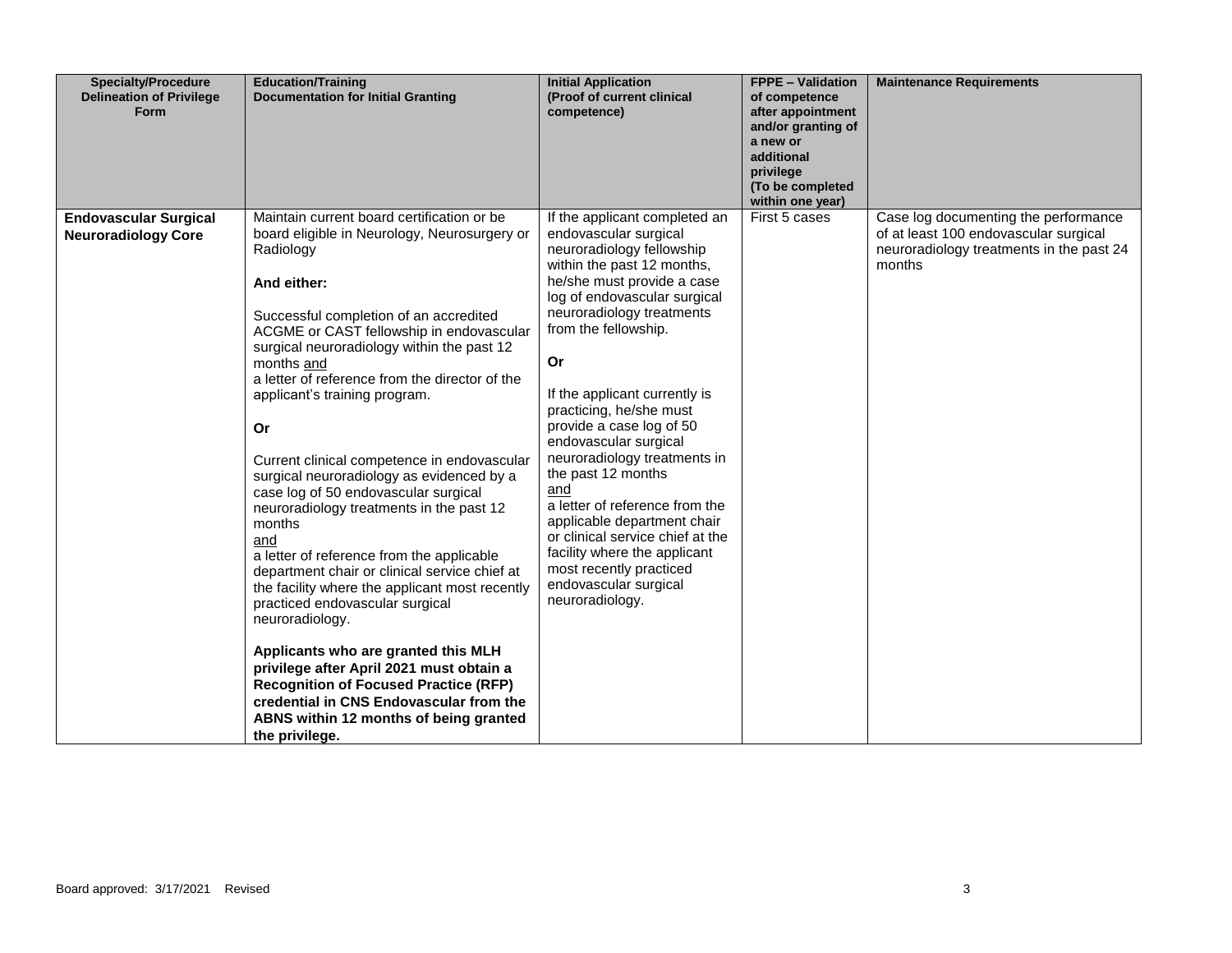## **Endovascular Surgical Neuroradiology Core Privilege:**

Admit, evaluate, diagnose, treat, and provide consultation to patients of all ages with diseases of the CNS by use of catheter technology, radiologic imaging, and clinical expertise. Physicians may provide care to patients in the intensive care setting in conformance with unit policies.

Access, stabilize and determine disposition of patients with emergent conditions consistent with the Medical Staff policy regarding emergency or consultative services.

#### **Privileges include but are not limited to:**

- Cavernous sinus sampling
- Integration of endovascular therapy into the clinical management of patients with neurological diseases (or diseases of the CNS) when performing diagnostic and therapeutic procedures
- Interpretation of catheter-based angiographic studies
- Intracranial/intra-arterial chemotherapy
- Venous embolization of fistulae/thrombosis
- Participation in short- and long-term post-procedure follow-up care, including neurointensive care
- Pre- and postoperative management of endovascular patients
- Extracranial and intracranial angioplasty and stenting
- Catheter-directed intra-arterial stroke therapy
- Cerebral digital subtraction angiography
- Intra-arterial thrombolysis and mechanical thrombectomy
- Endovascular treatment of intracranial aneurysms
- Intracranial stent placement
- Embolization of brain arteriovenous malformations
- Extracranial endovascular procedures
- Angiography and embolization of spinal arteriovenous malformations
- Provocative and occlusion tests
- **Special:** The physician requesting special privileges must meet the minimum criteria for the specialty core and demonstrate the appropriate post graduate training and/or demonstrate successful completion of an approved, recognized course when such exists, or other acceptable experience.

**Administration of moderate sedation:** See Credentialing Policy for Sedation and Analgesia by Non-Anesthesiologists. Requires: Separate DOP, ACLS, NRP or PALS certification